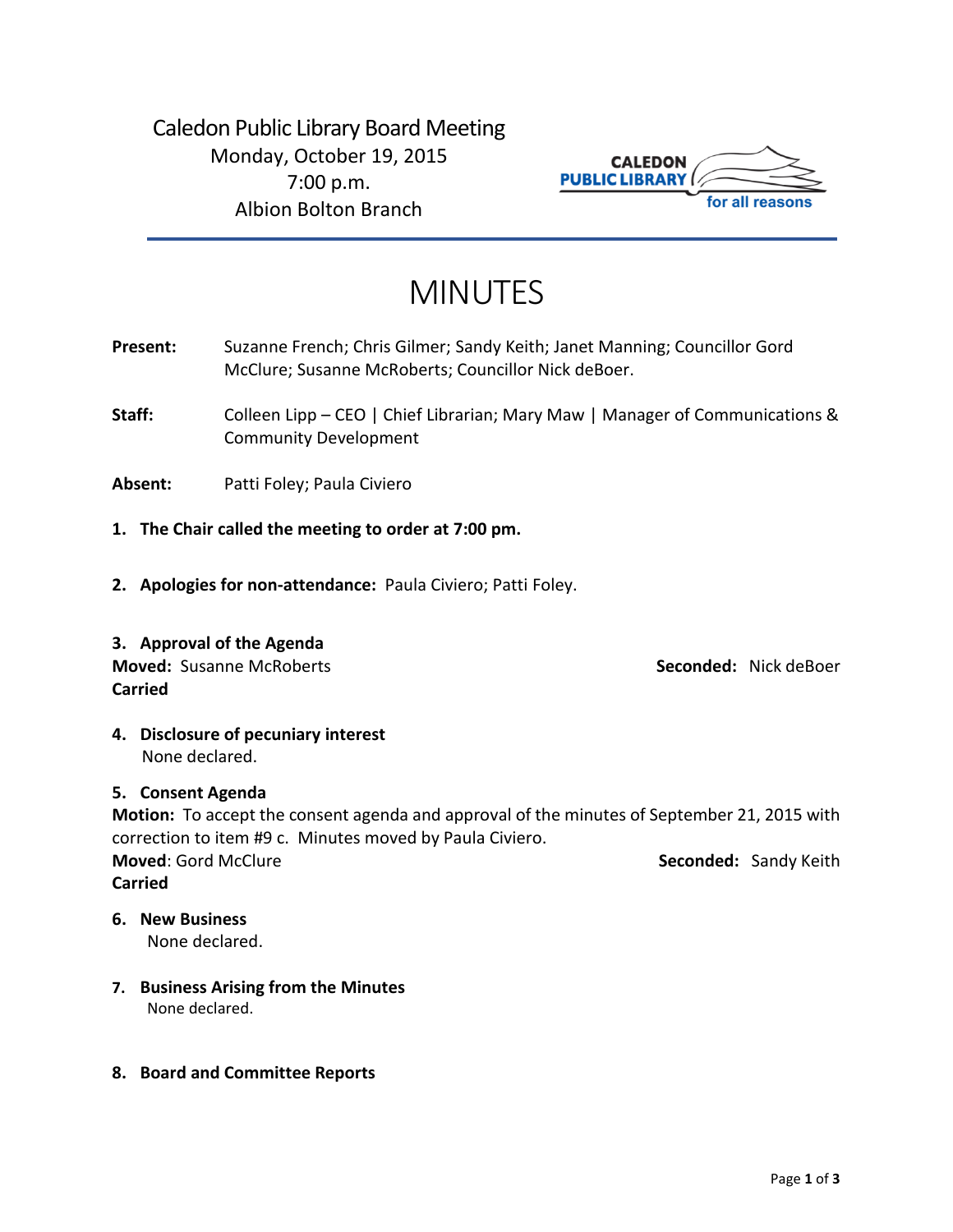### **a. CEO Assessment Committee:**

The Caledon Public Library Performance Assessment & Planning form was completed and the committee met with Colleen to set her goals. In January 2016 they will conduct a mid-year review and then a Year-end review in July 2016.

### **9. Staff Reports**

**a. Treasurer's Report –** Colleen Lipp reported that she had met with Town Finance Staff and presented a 2016 budget update.

**Motion:** To accept the Treasurer's Report as presented.

**Moved:** Nick deBoer **Seconded: Sandy Keith Seconded: Sandy Keith** 

**Carried**

**b. Quarterly Performance Measures and Statistics** Colleen Lipp presented Caledon Public Library's Quarterly Performance Measures and Statistic fort the third quarter of 2015 using new methodology that provides a year over year comparison.

**Motion:** To accept Caledon Public Library's Quarterly Performance Measures and Statistics for the third quarter of 2015 as presented.

**Moved:** Chris Gilmer **Seconded:** Chris Gilmer **Seconded:** Sandy Keith

**Carried**

**c. CEO Goals –** The Caledon Public Library Board reviewed the CEO Goals as presented by Colleen Lipp for receipt and approval.

**Motion:** That the Caledon Public Library Board receive and approve the recommended CEO Goals.

**Carried**

**Moved:** Sandy Keith **Seconded:** Susanne McRoberts

**d. Schedule of Policy Revision and Creation –** Colleen Lipp distributed a proposed schedule of policies to be drafted and/or revised for recommendation and approval.

**Motion:** That the Caledon Public Library Board adopt the proposed schedule of policy revision and creation including subsequent bi-annual review.

**Moved:** Suzanne French **Seconded:** Chris Gilmer **Carried**

# **10. Board Development**

# **a. Leadership by Design - Module 6 – The CEO**

Colleen Lipp provided an on screen overview of Module 6 – The CEO. (http://www.learnhq.ca)

#### **11. Correspondence**

**a.** Letter to Ms Sylvia Jones, MPP from Janet Manning on behalf of the Caledon Public **Motion:** To send the letter as presented to Ms Sylvia Jones, MPP from Janet Manning on behalf